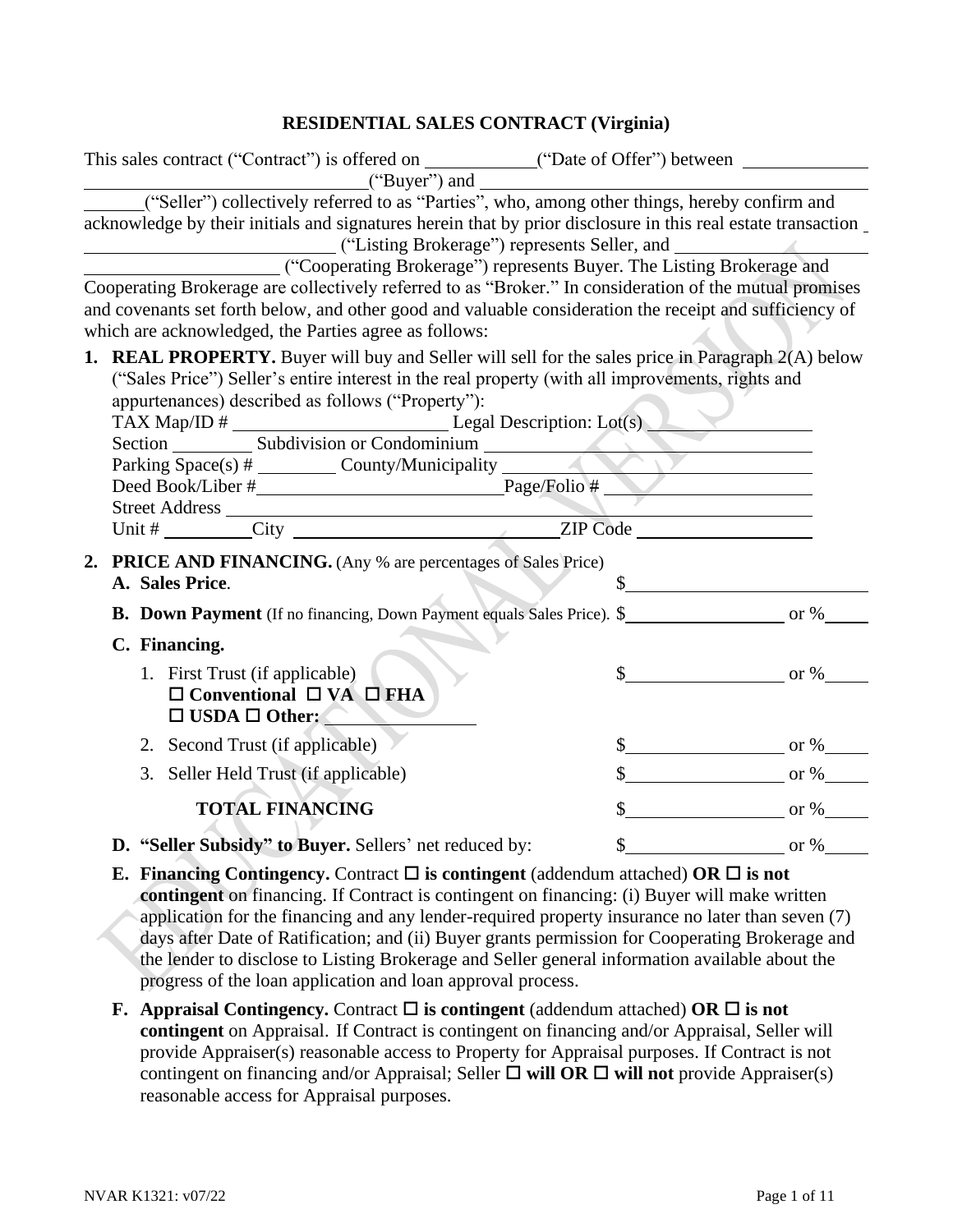If Contract is not contingent on Appraisal, Buyer will proceed to Settlement without regard to Appraisal. Seller and Buyer authorize Broker to release Sales Price to Appraiser(s) who contacts them to obtain the information. Nothing in this subparagraph creates a financing contingency not otherwise agreed to by the Parties.

- **G.** Buyer's Representations. Buyer  $\Box$  will OR  $\Box$  will not occupy Property as Buyer's principal residence. **Unless specified in a written contingency, neither Contract nor the financing is dependent or contingent on the sale and settlement or lease of other real property.** Buyer acknowledges that Seller is relying upon Buyer's representations, including without limitation, the accuracy of financial or credit information given to Seller, Broker, or the lender by Buyer.
- **3. DEPOSIT.** Buyer's deposit ("Deposit") in the amount of \$ check/bank-wired funds; and/or  $\Box$  \$ by note due and payable on will be held in escrow by the following Escrow Agent:  $\square$  Settlement Agent **OR**  $\square$  Cooperating Broker **OR**  $\square$ Other . Buyer  $\square$  has delivered Deposit to Escrow Agent **OR**  $\square$  will deliver Deposit to Escrow Agent by Days after Date of Ratification. If Buyer fails to timely deliver Deposit to Escrow Agent as provided herein, Seller may at Seller's option Deliver to Buyer Notice to Void Contract. Upon Delivery of Seller Notice to Void Contract, all respective rights and obligations of the Parties arising under Contract will terminate. Buyer may cure Default by Delivering Deposit to Escrow Agent prior to Seller Delivery of Notice Voiding Contract.

Deposit will be deposited by Escrow Agent into an escrow account in accordance with applicable state and federal law. This account may be interest bearing and all Parties waive any claim to interest resulting from Deposit. Deposit will be held in escrow until: (i) credited toward Sales Price at Settlement; (ii) all Parties have agreed in writing as to its disposition; (iii) a court of competent jurisdiction orders disbursement and all appeal periods have expired; or (iv) disposed of in any other manner authorized by law. Seller and Buyer agree that no Escrow Agent will have any liability to any party on account of disbursement of Deposit or on account of failure to disburse Deposit, except only in the event of Escrow Agent's gross negligence or willful misconduct. Seller and Buyer further agree that Escrow Agent will not be liable for the failure of any depository in which Deposit is placed and that Seller and Buyer each will indemnify, defend and save harmless Escrow Agent from any loss or expense arising out of the holding, disbursement or failure to disburse Deposit, except in the case of Escrow Agent's gross negligence or willful misconduct.

**4. SETTLEMENT.** Seller and Buyer will make full settlement in accordance with the terms of Contract on, or with mutual consent before, \_\_\_\_\_\_\_\_\_\_\_\_\_\_\_\_\_\_\_\_\_\_\_\_\_("Settlement Date") except as otherwise provided in Contract. If Settlement Date falls on a Saturday, Sunday, or legal holiday, then Settlement will be on the prior business day.

**NOTICE TO BUYER REGARDING THE REAL ESTATE SETTLEMENT AGENTS ACT ("RESAA") Choice of Settlement Agent: You have the right to select a settlement agent to handle the closing of this transaction. The settlement agent's role in closing your transaction involves the coordination of numerous administrative and clerical functions relating to the collection of documents and the collection and disbursement of funds required to carry out the terms of the contract between the Parties. If part of the purchase price is financed, your lender will instruct the settlement agent as to the signing and recording of loan documents and the disbursement of loan proceeds. No settlement agent can provide legal advice to any party to the transaction except a settlement agent who is engaged in the private practice of law in Virginia and who has been retained or engaged by a party to the transaction for the purpose of providing legal services to that party.**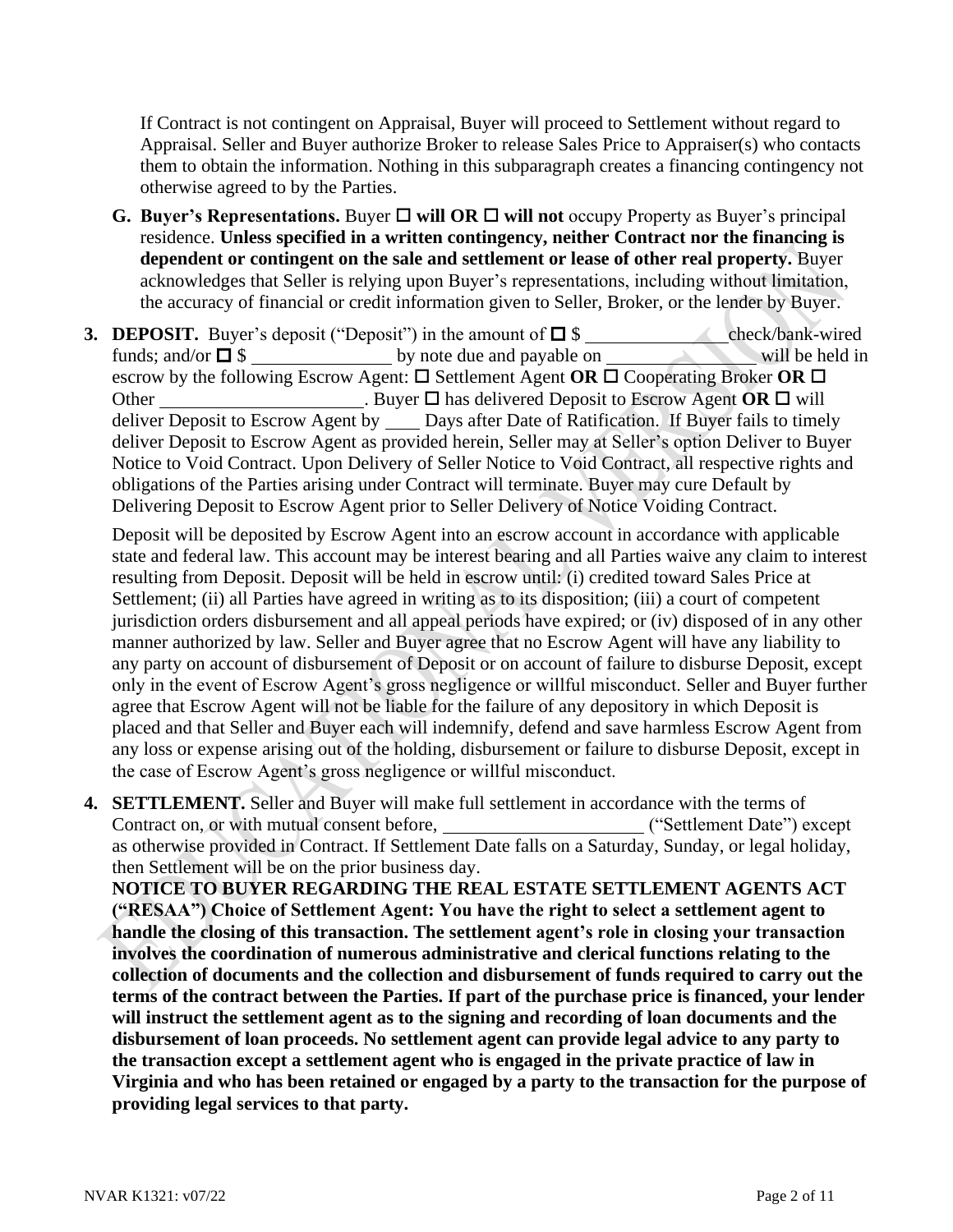**Variation by agreement: The provisions of the Real Estate Settlement Agents Act may not be varied by agreement, and rights conferred by this chapter may not be waived. The seller may not require the use of a particular settlement agent as a condition of the sale of the property. Escrow, closing and settlement service guidelines: The Virginia State Bar issues guidelines to help settlement agents avoid and prevent the unauthorized practice of law in connection with furnishing escrow, settlement or closing services. As a party to a real estate transaction, you are entitled to receive a copy of these guidelines from your settlement agent, upon request, in accordance with the provisions of the Real Estate Settlement Agents Act.**

Buyer designates ("Settlement Agent"). Buyer agrees to contact Settlement Agent within ten (10) Days of Date of Ratification to schedule Settlement. Settlement Agent will order the title exam and survey if required. Pursuant to Virginia law, Settlement Agent is the sole agent responsible for conducting the Settlement as defined in Virginia Code § 55.1-900, *et seq* ("Settlement")*.* Delivery of the required funds and executed documents to the Settlement Agent will constitute sufficient tender of performance. Funds from this transaction at Settlement may be used to pay off any existing liens and encumbrances, including interest, as required by lender(s) or lienholders.

To facilitate Settlement Agent's preparation of various closing documents, including any Closing Disclosure, Buyer hereby authorizes Settlement Agent to send such Closing Disclosure to Buyer by electronic means and agrees to provide Settlement Agent Buyer's electronic mail address for that purpose only.

- **5. DOWN PAYMENT.** Down Payment will be paid on or before Settlement Date by certified or cashier's check or by bank-wired funds as required by Settlement Agent. An assignment of funds will not be used without prior written consent of Seller.
- **6. DELIVERY.** This paragraph specifies the general delivery requirements under Contract. For delivery of property or condominium owner's association documents see the VIRGINIA PROPERTY OWNERS' ASSOCIATION ACT and/or VIRGINIA CONDOMINIUM ACT paragraphs of Contract.

Delivery ("Delivery," "delivery," or "delivered") methods may include hand-carried, sent by professional courier service, by United States mail, by facsimile, or email transmission. The Parties agree that Delivery will be deemed to have occurred on the day: delivered by hand, delivered by a professional courier service (including overnight delivery service) or by United States mail with return receipt requested, or sent by facsimile or email transmission, either of which produces a tangible record of the transmission.

Deliveries will be sent as follows:

A. Addressed to Seller at Property address unless otherwise specified below by  $\Box$  United States mail, hand delivery or courier service **OR**  $\Box$  fax **OR**  $\Box$  email (check all that apply): To Seller:

**B.** Addressed to Buyer by  $\Box$  United States mail, hand delivery or courier service OR  $\Box$  fax OR  $\Box$ email (check all that apply):

To Buyer:

No party to Contract will refuse Delivery in order to delay or extend any deadline established in Contract.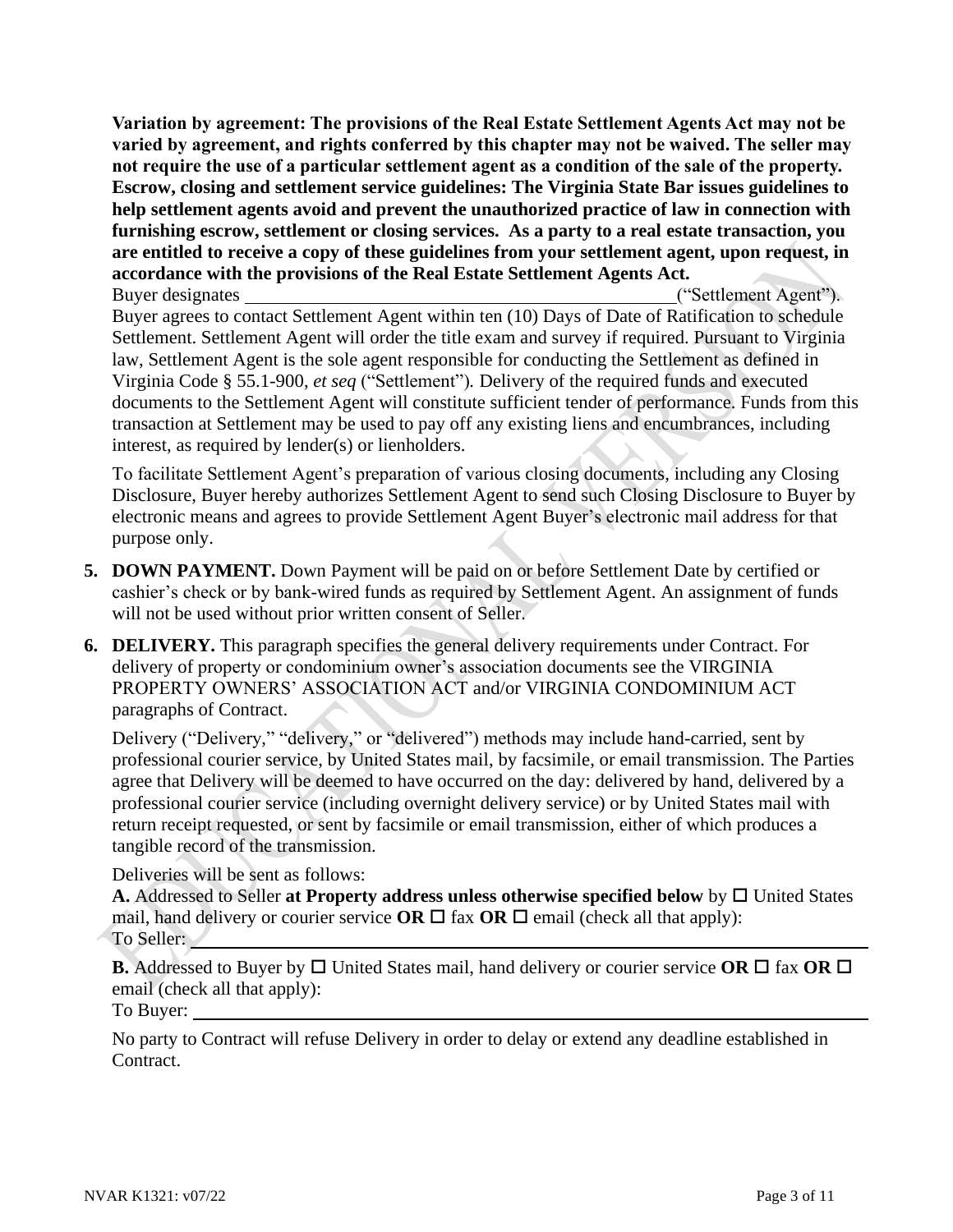- **7. VIRGINIA RESIDENTIAL PROPERTY DISCLOSURE ACT.** The Virginia Residential Property Disclosure Act [\(§ 55.1-700 et seq. of the Code of Virginia\)](https://law.lis.virginia.gov/vacode/title55.1/chapter7/) requires Seller to deliver a disclosure statement prior to the acceptance of Contract unless the transfer of Property is exempt. The law requires Seller, on a disclosure statement provided by the Real Estate Board, to state that Seller makes no representations or warranties concerning the physical condition of the Property and to sell the Property "as is," except as otherwise provided in Contract.
- **8. VIRGINIA PROPERTY OWNERS' ASSOCIATION ACT.** Seller represents that the Property  $\Box$  is **OR**  $\Box$  is not located within a development that is subject to the Virginia Property Owners' Association Act ("POA Act" or "Act" solely in this Paragraph).
	- **A.** Section 55.1-1808(B) of the Act requires the following contract language:

Subject to the provisions of subsection A of §55.1-1814, an owner selling a lot will disclose in the contract that (i) the lot is located within a development that is subject to the Virginia Property Owners' Association Act (§55.1-1800 et seq.); (ii) the Property Owners' Association Act (§55.1- 1800 et seq.) requires the seller to obtain from the property owners' association an association disclosure packet and provide it to the purchaser; (iii) the purchaser may cancel the contract within three days, or up to seven days if extended by the ratified real estate contract, after receiving the association disclosure packet or being notified that the association disclosure packet will not be available; (iv) if the purchaser has received the association disclosure packet, the purchaser has a right to request an update of such disclosure packet in accordance with subsection H of §55.1-1810 or subsection D of §55.1-1811, as appropriate; and (v) the right to receive the association disclosure packet and the right to cancel the contract are waived conclusively if not exercised before settlement.

Pursuant to §55.1-1808 and for purposes of this Paragraph, "ratified real estate contract" includes any addenda to Contract.

**B.** For delivery of the Packet or the Notice of non-availability of the Packet, Buyer prefers delivery at if electronic or if hard copy.

- **9. VIRGINIA CONDOMINIUM ACT.** Seller represents that the Property  $\Box$  is **OR**  $\Box$  is not a condominium unit subject to the Virginia Condominium Act (the "Condominium Act" or "Act" solely in this Paragraph).
	- **A.** Section §55.1-1990(B) of the Act requires the following contract language:

In the event of any resale of a condominium unit by a unit owner other than the declarant, and subject to the provisions of subsection F and subsection A of §55.1-1972, the unit owner will disclose in the contract that (i) the unit is located within a development which is subject to the Condominium Act, (ii) the Condominium Act requires the seller to obtain from the unit owners' association a resale certificate and provide it to the purchaser, (iii) the purchaser may cancel the contract within three days, or up to seven days if extended by the ratified real estate contract, after receiving the resale certificate or being notified that the resale certificate will not be available, (iv) if the purchaser has received the resale certificate, the purchaser has a right to request a resale certificate update or financial update in accordance with §55.1-1992, as appropriate, and (v) the right to receive the resale certificate and the right to cancel the contract are waived conclusively if not exercised before settlement.

Pursuant to §55.1-1990 and for purposes of this Paragraph, "ratified real estate contract" includes any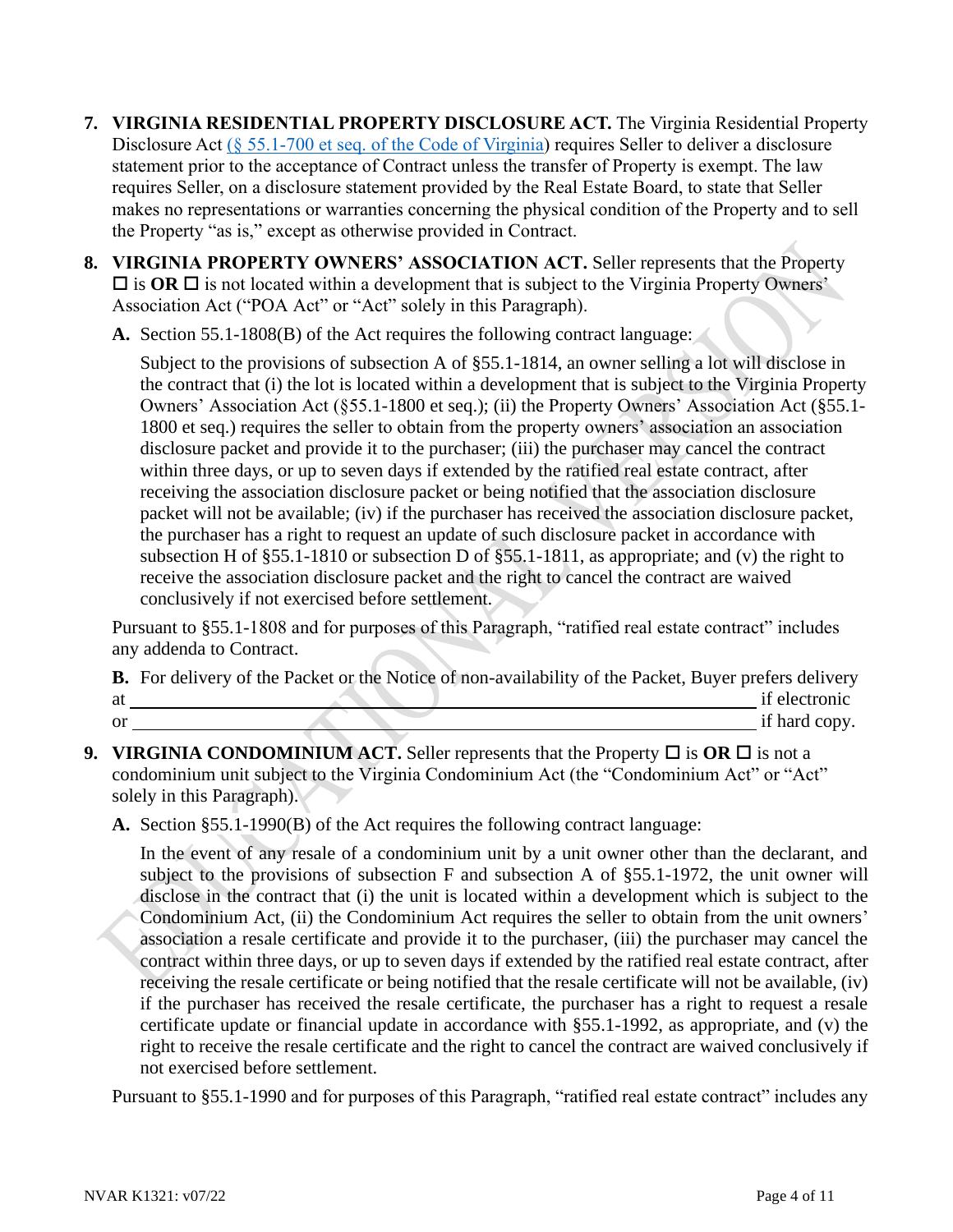addenda to Contract.

**B.** For delivery of the Certificate or the Notice of non-availability of the Certificate, Buyer prefers delivery at if electronic if electronic or if hard copy.

- **10. PROPERTY MAINTENANCE AND CONDITION; INSPECTIONS.** Except as otherwise specified herein, Seller will deliver Property free and clear of trash and debris, broom clean and in substantially the same physical condition to be determined as of  $\Box$  **Date of Offer OR**  $\Box$  **Date of home inspection OR**  $\Box$  Other: (if no date is selected, then Date of Offer). Seller will have all utilities in service through Settlement. Buyer and Seller will not hold Broker liable for any breach of this Paragraph. Buyer acknowledges that except as otherwise specified in Contract, Property, including electrical, plumbing, existing appliances, heating, air conditioning, equipment and fixtures will convey in its AS-IS condition as of the date specified above.
	- $\Box$  Contract is contingent upon home inspection(s) and/or other inspections of Property. (Addendum attached); **OR**
	- $\Box$  Buyer waives the opportunity to make Contract contingent upon home inspection(s) and/or other inspections of Property.

If Contract is contingent upon home inspection(s) and/or other inspections of Property, Seller will provide Broker, Buyer, and inspector(s) retained by Buyer reasonable access to Property to conduct home inspection(s) and/or other inspection(s) of Property.

If Contract is not contingent upon home inspection(s) and/or other inspections of Property **Seller**  will not provide access to anyone for the purpose of conducting inspection(s) except for walkthrough inspection(s) as provided below. However, if checked  $\Box$  Seller will provide Broker, Buyer, and licensed (if applicable), professional, insured inspector(s) retained by Buyer reasonable access to Property to conduct home inspection(s) and/or other inspection(s) of Property beginning on and ending on . Nothing in this subparagraph creates a contingency not otherwise agreed to by the Parties**.**

Regardless of whether Contract is contingent upon home inspection(s) and/or other inspections, Seller will provide Broker and Buyer reasonable access to Property to make walkthrough inspection(s) within seven (7) days prior to Settlement and/or occupancy.

**11. POSSESSION DATE.** Unless otherwise agreed to in writing between Seller and Buyer, Seller will give possession of Property at Settlement, including delivery of keys, mailbox keys, key fobs, codes, digital keys, if any. Seller will transfer exclusive control of any Smart Devices to Buyer at Settlement. If Seller fails to do so and occupies Property beyond Settlement, Seller will be a tenant at sufferance of Buyer and hereby expressly waives all notice to quit as provided by law. Buyer will have the right to proceed by any legal means available to obtain possession of Property. Seller will pay any damages and costs incurred by Buyer including reasonable attorney fees.

## **12. UTILITIES; MAJOR SYSTEMS.** (Check all that apply)

| Water Supply:                                                                                                   |            |            |              | $\Box$ Public $\Box$ Private Well $\Box$ Community Well          |  |                     |
|-----------------------------------------------------------------------------------------------------------------|------------|------------|--------------|------------------------------------------------------------------|--|---------------------|
| Hot Water:                                                                                                      | $\Box$ Oil | $\Box$ Gas | $\Box$ Elec. | $\Box$ Other                                                     |  |                     |
| Air Conditioning:                                                                                               |            |            |              | $\Box$ Oil $\Box$ Gas $\Box$ Elec. $\Box$ Heat Pump $\Box$ Other |  | $\Box$ Zones $\_\_$ |
| Heating:                                                                                                        | $\Box$ Oil |            |              | $\Box$ Gas $\Box$ Elec. $\Box$ Heat Pump $\Box$ Other            |  | $\Box$ Zones        |
| Sewage Disposal: $\Box$ Public $\Box$ Septic for #BR $\Box$ Community Septic $\Box$ Alternative Septic for #BR: |            |            |              |                                                                  |  |                     |
| Septic Waiver Disclosure provided by Seller (if applicable) per VA Code §32.1-164.1:1. State Board of           |            |            |              |                                                                  |  |                     |
| Health septic system waivers are not transferable.                                                              |            |            |              |                                                                  |  |                     |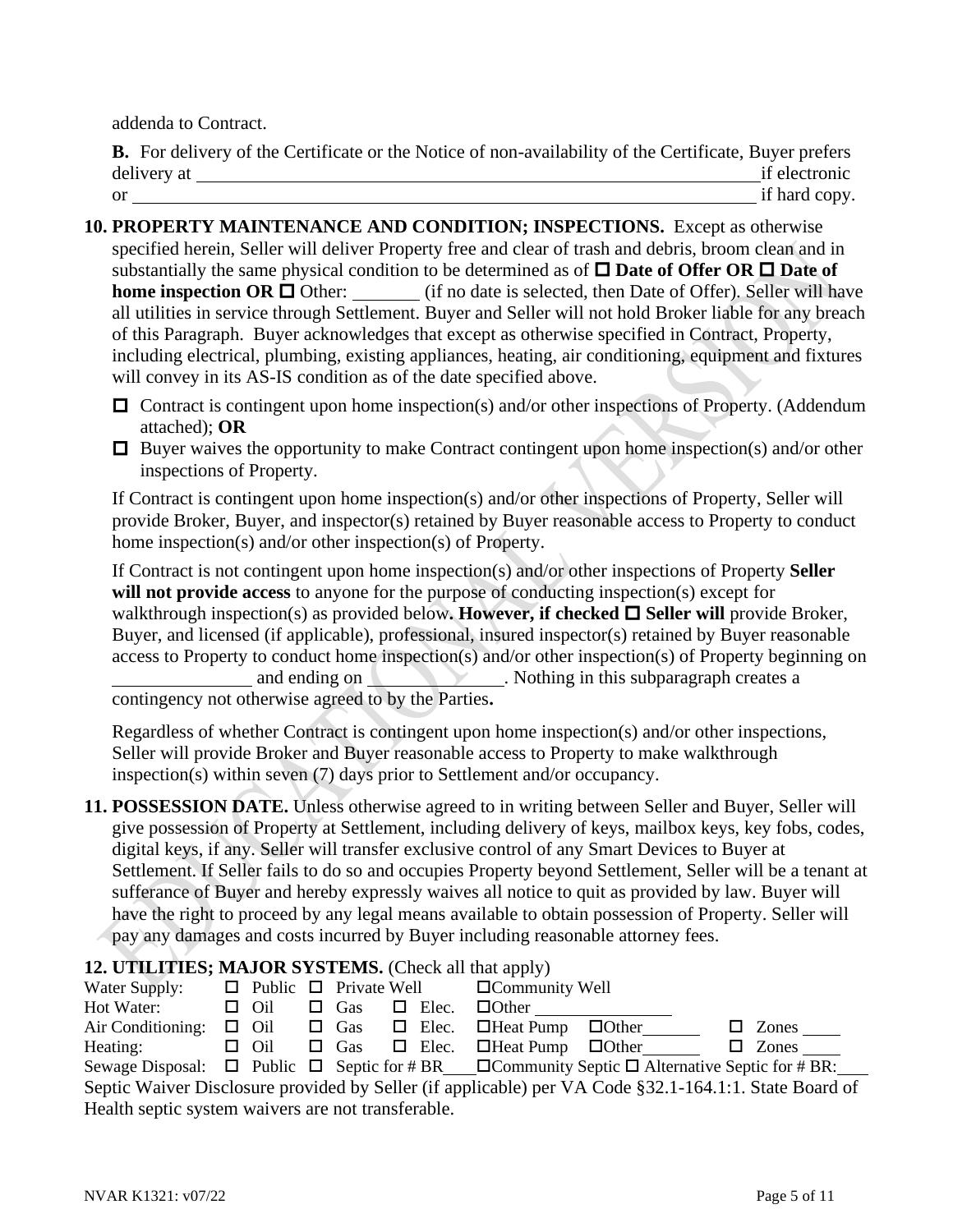**13. PERSONAL PROPERTY AND FIXTURES.** Property includes the following personal property and fixtures, if existing: built-in heating and central air conditioning equipment, plumbing and lighting fixtures, indoor and outdoor sprinkler systems, bathroom mirrors, sump pump, attic and exhaust fans, storm windows, storm doors, screens, installed wall-to-wall carpeting, window shades, blinds, window treatment hardware, smoke and heat detectors, antennas, exterior trees, and shrubs. Smart home devices installed, hardwired or attached to personal property or fixtures conveyed pursuant to this paragraph, including but not limited to, smart switches, smart thermostats, smart doorbells, and security cameras ("Smart Devices") **DO** convey. All surface or wall mounted electronic components/devices **DO NOT** convey; however, all related mounts, brackets and hardware **DO** convey. If more than one of an item conveys, the number of items is noted.

**The items marked YES below are currently installed or offered and will convey.** 

| Yes # Items |                              | Yes # Items |                               | Yes # Items |                               |
|-------------|------------------------------|-------------|-------------------------------|-------------|-------------------------------|
|             | Alarm System                 |             | Freezer                       |             | <b>Satellite Dish</b>         |
|             | <b>Built-in Microwave</b>    |             | <b>Furnace Humidifier</b>     | ⊔           | <b>Storage Shed</b>           |
|             | Ceiling Fan                  | □           | Garage Opener                 | $\Box$      | Stove or Range                |
|             | Central Vacuum               |             | w/ remote                     | K           | <b>Trash Compactor</b>        |
| □           | <b>Clothes Dryer</b>         | □           | Gas Log                       |             | <b>Wall Oven</b>              |
|             | <b>Clothes Washer</b>        | □           | Hot Tub, Equip & Cover $\Box$ |             | <b>Water Treatment System</b> |
|             | Cooktop                      |             | Intercom                      |             | Window A/C Unit               |
|             | Dishwasher                   | □           | <b>Playground Equipment</b>   | ⊔           | Window Fan                    |
|             | Disposer                     |             | Pool, Equip, & Cover          |             | <b>Window Treatments</b>      |
| □           | Electronic Air Filter        |             | Refrigerator                  |             | <b>Wood Stove</b>             |
| □           | Fireplace Screen/Door $\Box$ |             | w/ice maker                   |             |                               |

**OTHER CONVEYANCES (as-is, no additional value and for Seller convenience)**

#### **DOES NOT CONVEY**

**FUEL TANKS.**  $\Box$  Fuel Tank(s) Leased  $\#$  **OR**  $\Box$  Fuel Tank(s) Owned (Fuel Tank(s), if owned, convey) # . Unless otherwise agreed to in writing, any heating or cooking fuels remaining in supply tank(s) at Settlement will become the property of Buyer.

LEASED ITEMS. Any leased items, systems or service contracts (including, but not limited to, fuel tanks, water treatment systems, lawn contracts, security system monitoring, and satellite contracts) **DO NOT** convey absent an express written agreement by Buyer and Seller. The following is a list of the leased items within Property:

**14. IRS/FIRPTA – WITHHOLDING TAXES FOR FOREIGN SELLER.** Seller **is OR is not** a "Foreign Person," as defined by the Foreign Investment in Real Property Tax Act (FIRPTA). If

Seller is a Foreign Person, Buyer may be required to withhold and pay to the Internal Revenue Service (IRS) up to fifteen percent (15%) of the Sales Price on behalf of the Seller and file an IRS form which includes both Seller and Buyer tax identification numbers. The Parties agree to cooperate with each other and Settlement Agent to effectuate the legal requirements. If Seller's proceeds are not sufficient to cover the withholding obligations under FIRPTA, Seller may be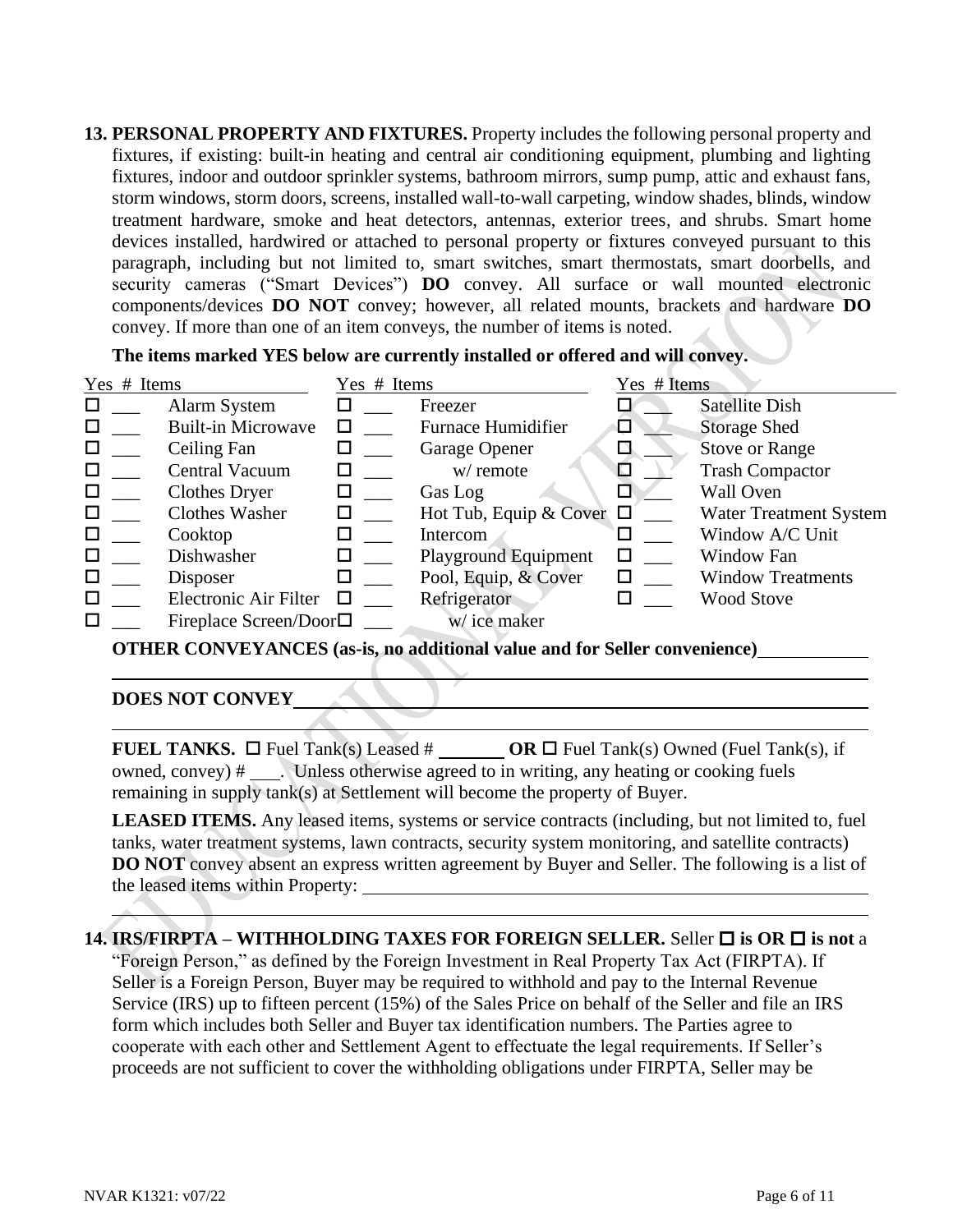required to pay at Settlement such additional certified funds necessary for the purpose of making such withholding payment.

- **15. SMOKE DETECTORS.** Seller will deliver Property with smoke detectors installed and functioning in accordance with the laws and regulations of Virginia.
- **16. TARGET LEAD-BASED PAINT HOUSING.** Seller represents that any residential dwellings at Property  $\Box$  were OR  $\Box$  were not constructed before 1978. If the dwellings were constructed before 1978, then, unless exempt under 42 U.S.C. §4852d, Property is considered "target housing" under the statute and a copy of the "Sale: Disclosure and Acknowledgment of Information on Lead-Based Paint and/or Lead-Based Paint Hazards" has been attached and made a part of the Contract as required by law. Buyer  $\Box$  does OR  $\Box$  does not waive the right to a risk assessment or inspection of Property for the presence of lead-based paint and/or lead-based paint hazards. If not, a copy of the Sales Contract Addendum for Lead-Based Paint Testing is attached to establish the conditions for a lead-based paint risk assessment or inspections.
- **17. WOOD-DESTROYING INSECT INSPECTION. □ None □ Buyer at Buyer's expense OR □ Seller at Seller's expense** will furnish a written report from a licensed pest control firm dated not more than 90 days prior to Settlement ("WDI Report") showing that all dwelling(s) and/or garage(s) within Property (excluding fences or shrubs not abutting garage(s) or dwelling(s)) are free of visible evidence of live wood-destroying insects and/or free from visible damage. Seller will provide Buyer, Broker and any representatives of the licensed pest control firm selected by the appropriate party above reasonable access to the Property to perform wood-destroying insect inspection(s). Any treatment and/or repairs for damage identified in WDI Report will be made at Seller's expense and Seller will provide written evidence of such treatment and/or repair prior to date of Settlement which will satisfy the requirements of this Paragraph. Unless the Parties otherwise agree in writing, all treatment and/or repairs are to be performed by a contractor licensed to do the type of work required.
- **18. HOME WARRANTY.**  $\Box$  **Yes OR**  $\Box$  **No. Home Warranty Policy selected by:**  $\Box$  **Buyer OR**  $\Box$ Seller and paid for and provided at Settlement by: **□ Buyer OR □ Seller**. Cost not to exceed \$ . Warranty provider to be
- **19. DAMAGE OR LOSS.** The risk of damage or loss to Property by fire, act of God, or other casualty remains with Seller until Settlement.
- **20. TITLE.** Buyer will promptly order a title report, as well as any required or desired survey. Fee simple title to Property, and everything that conveys with it, will be sold free of liens except for any loans assumed by Buyer. Seller will convey title that is good, marketable and insurable with no additional risk premium to Buyer or non-standard exceptions. In case action is required to perfect the title, such action must be taken promptly by Seller at Seller's expense. Title may be subject to easements, covenants, conditions and restrictions of record, if any, as of Date of Ratification.

Seller will convey Property by general warranty deed with English covenants of title ("Deed"). The manner of taking title may have significant legal and tax consequences. Buyer is advised to seek the appropriate professional advice concerning the manner of taking title. Seller will sign such affidavits, lien waivers, tax certifications, and other documents as may be required by the lender, title insurance company, Settlement Agent, or government authority, and authorizes Settlement Agent to obtain pay-off or assumption information from any existing lenders. Seller will pay any special assessments and will comply with all orders or notices of violations of any county or local authority, condominium unit owners' association, homeowners' or property owners' association or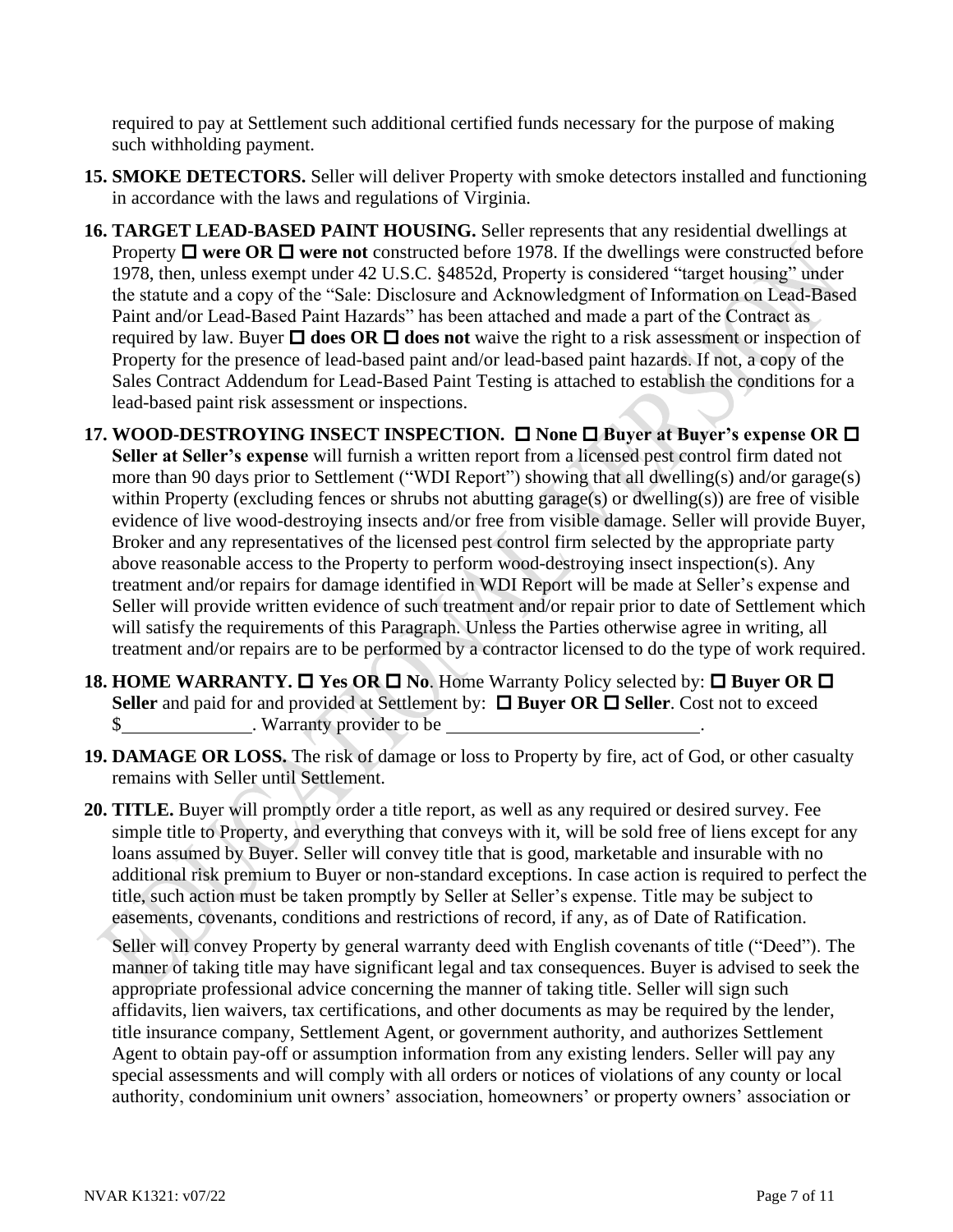actions in any court on account thereof, against or affecting Property on Settlement Date. Broker is hereby expressly released from all liability for damages by reason of any defect in the title.

- 21. **NOTICE OF POSSIBLE FILING OF MECHANICS' LIEN.** Code of Virginia §43-1 et seq. permits persons who have performed labor or furnished materials for the construction, removal, repair or improvement of any building or structure to file a lien against Property. This lien may be filed at any time after the work is commenced or the material is furnished, but not later than the earlier of (i) 90 Days from the last day of the month in which the lienor last performed work or furnished materials; or (ii) 90 Days from the time the construction, removal, repair or improvement is terminated. AN EFFECTIVE LIEN FOR WORK PERFORMED PRIOR TO THE DATE OF SETTLEMENT MAY BE FILED AFTER SETTLEMENT. LEGAL COUNSEL SHOULD BE CONSULTED.
- **22. FEES.** Seller will pay for Deed preparation, costs to release any existing encumbrances, Grantor's tax, as well as any Regional Congestion Relief Fee and Regional WMATA Capital Fee (applicable in Alexandria City, Arlington, Fairfax, Loudoun and Prince William Counties and all cities contained within). Buyer will pay for the title exam, survey, and recording charges for Deed and any purchase money trusts. Third-party fees charged to Buyer and/or Seller, including but not limited to, legal fees and Settlement Agent fees, will be reasonable and customary for the jurisdiction in which Property is located.
- **23. BROKER'S FEE.** Seller irrevocably instructs Settlement Agent to pay Broker compensation ("Broker's Fee") at Settlement as set forth in the listing agreement and to disburse the compensation offered by Listing Brokerage to Cooperating Brokerage in writing as of Date of Offer, and the remaining amount of Broker's compensation to Listing Brokerage.
- **24. ADJUSTMENTS.** Rents, taxes, water and sewer charges, condominium unit owners' association, homeowners' and/or property owners' association regular periodic assessments (if any) and any other operating charges, are to be adjusted to the Date of Settlement. Taxes, general and special, are to be adjusted according to the most recent property tax bill(s) for Property issued prior to Settlement Date, except that recorded assessments for improvements completed prior to Settlement, whether assessments have been levied or not, will be paid by Seller or allowance made at Settlement. If a loan is assumed, interest will be adjusted to the Settlement Date and Buyer will reimburse Seller for existing escrow accounts, if any.

## **25. ATTORNEY'S FEES.**

**A.** If any Party breaches Contract and a non-breaching Party retains legal counsel to enforce its rights hereunder, the non-breaching Party will be entitled to recover against the breaching Party, in addition to any other damages recoverable against any breaching Party, all of its reasonable Legal Expenses incurred in enforcing its rights under Contract, whether or not suit is filed, and in obtaining, enforcing and/or defending any judgment related thereto. Should any tribunal of competent jurisdiction determine that more than one party to the dispute has breached Contract, then all such breaching Parties will bear their own costs, unless the tribunal determines that one or more parties is a "Substantially Prevailing Party," in which case any such Substantially Prevailing Party will be entitled to recover from any of the breaching parties, in addition to any other damages recoverable against any breaching Party, all of its reasonable Legal Expenses incurred in enforcing its rights under this Agreement, whether or not suit is filed, and in obtaining, enforcing and/or defending any judgment related thereto.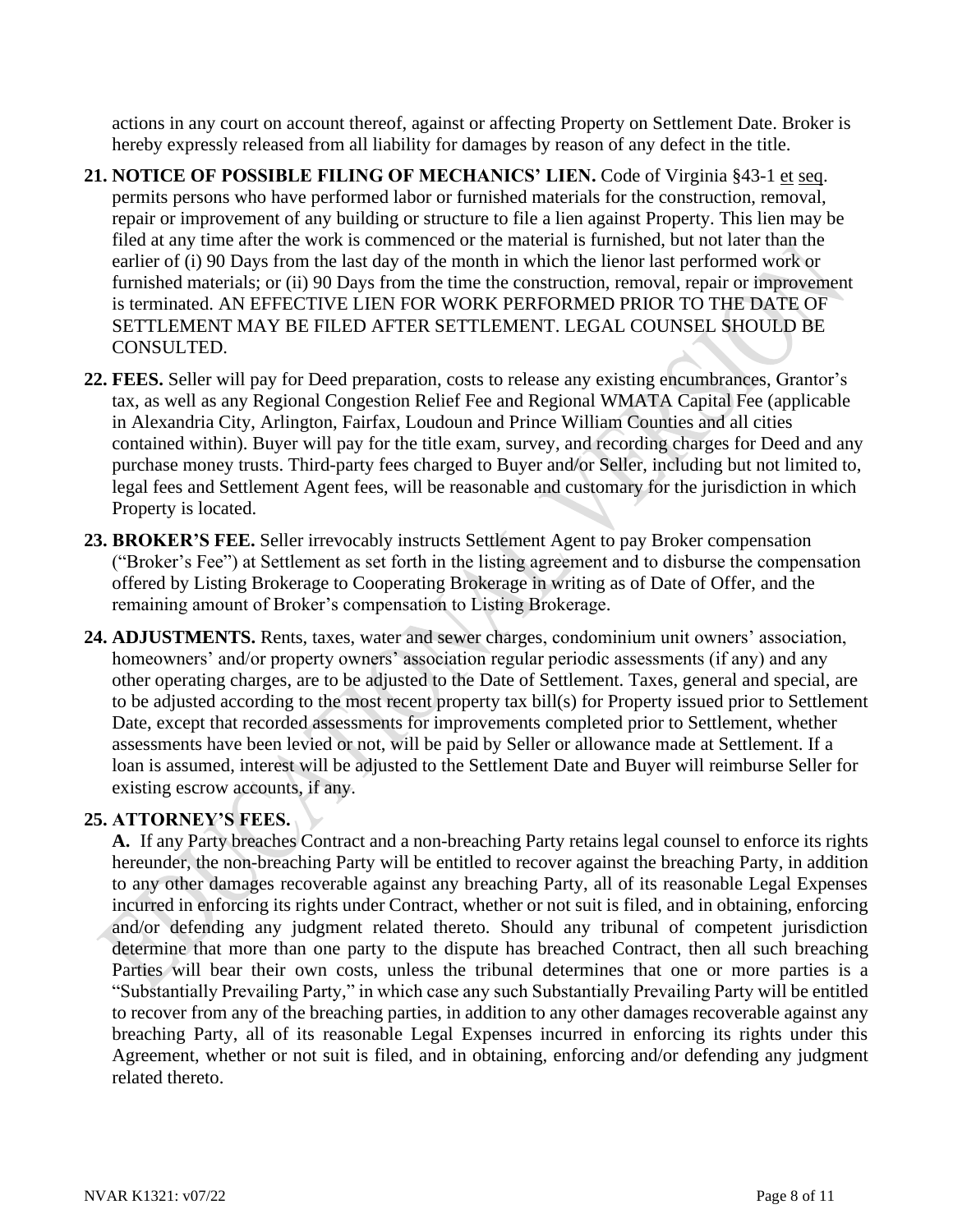**B.** In the event a dispute arises resulting in the Broker (as used in this paragraph to include any agent, licensee, or employee of Broker) being made a party to any litigation by Buyer or by Seller, the Parties agree that the Party who brought Broker into litigation will indemnify the Broker for all of its reasonable Legal Expenses incurred, unless the litigation results in a judgment against Broker.

**26. DEFAULT.** If Buyer fails to complete Settlement for any reason other than Default by Seller, Buyer will be in Default and, at the option of Seller, Deposit may be forfeited to Seller as liquidated damages and not as a penalty. In such event, Buyer will be relieved from further liability to Seller. If Seller does not elect to accept Deposit as liquidated damages, Deposit may not be the limit of Buyer's liability in the event of a Default. Buyer and Seller knowingly, freely and voluntarily waive any defense as to the validity of liquidated damages under Contract, including Seller's option to elect liquidated damages or pursue actual damages, or that such liquidated damages are void as penalties or are not reasonably related to actual damages.

If Seller fails to perform or comply with any of the terms and conditions of Contract or fails to complete Settlement for any reason other than Default by Buyer, Seller will be in Default and Buyer will have the right to pursue all legal or equitable remedies, including specific performance and/or damages. If either Buyer or Seller is in Default, then in addition to all other damages, the defaulting party will immediately pay the costs incurred for title examination, Appraisal, survey and Broker's Fee in full.

If either Seller or Buyer refuses to execute a release of Deposit ("Release") when requested to do so in writing and a court finds that such party should have executed the Release, the party who so refused to execute the Release will pay the expenses, including, without limitation, reasonable attorney's fees, incurred by the other party in the litigation.

**27. VOID CONTRACT.** If Contract becomes void and of no further force and effect, without Default by either party, both Parties will immediately execute a release directing that Deposit, if any, be refunded in full to Buyer according to the terms of the DEPOSIT paragraph.

## **28. DEFINITIONS.**

**A.** "Date of Ratification" means the date of Delivery of the final acceptance in writing by Buyer and Seller of all the terms of Contract to Buyer and Seller (not the date of the expiration or removal of any contingencies).

**B.** "Appraisal" means written appraised valuation(s) of Property, conducted by a Virginia-licensed appraiser ("Appraiser").

- **C.** "Day(s)" or "day(s)" means calendar day(s) unless otherwise specified in Contract.
- **D.** All references to time of day refer to the Eastern Time Zone of the United States.

**E.** For the purpose of computing time periods, the first Day will be the Day following Delivery and the time period will end at 9:00 p.m. on the Day specified.

**F.** The masculine includes the feminine and the singular includes the plural.

**G.** "Legal Expenses" means attorney fees, court costs, and litigation expenses, if any, including, but not limited to, expert witness fees and court reporter fees.

**H.** "Notices" ("Notice," "notice," or "notify") means a unilateral communication from one party to another. All Notices required under Contract will be in writing and will be effective as of Delivery. Written acknowledgment of receipt of Notice is a courtesy but is not a requirement.

**I.** "Buyer" and "Purchaser" may be used interchangeably in Contract and any accompanying addenda or notices.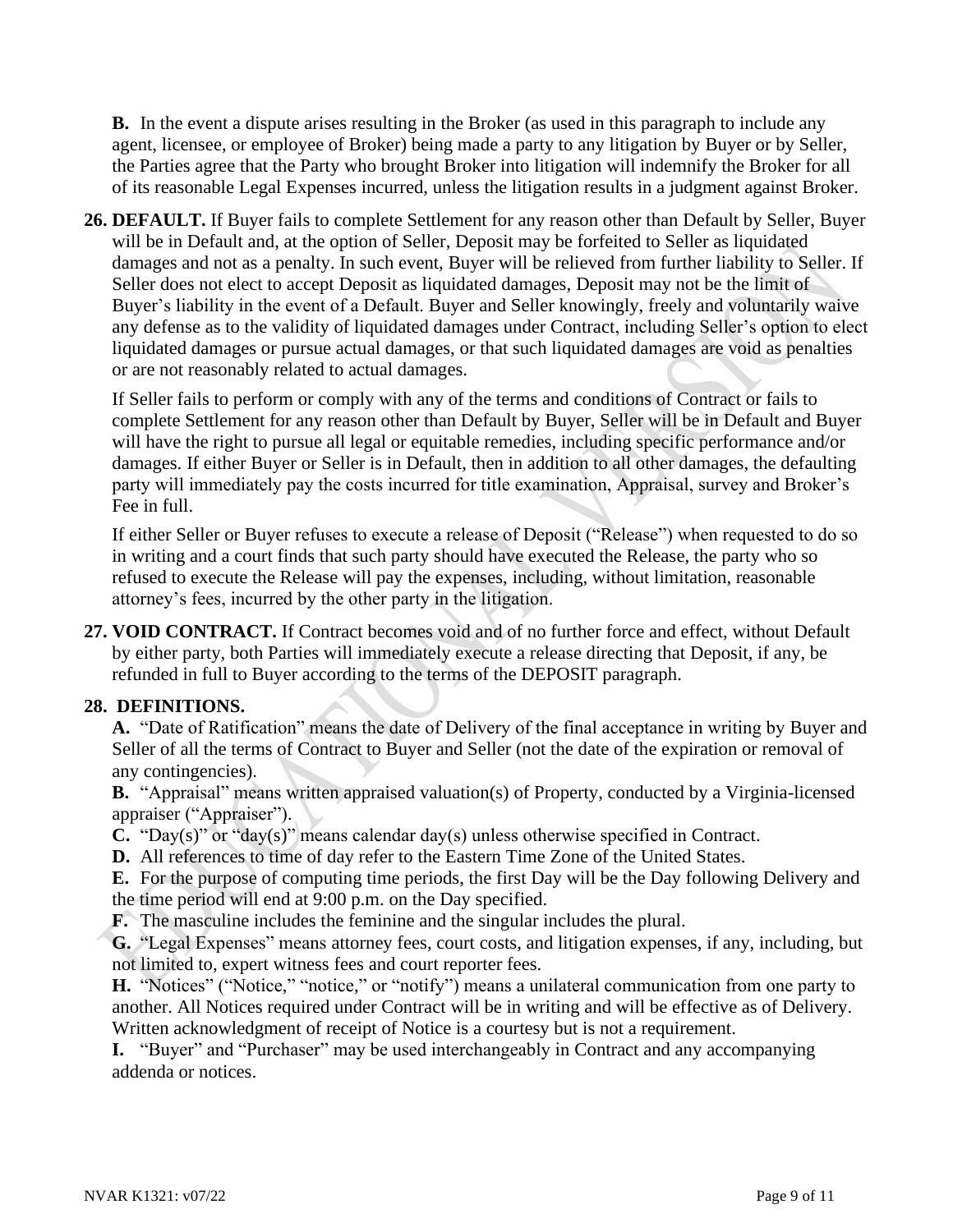**J.** "Seller Subsidy" is a payment from Seller towards Buyer's charges (including but not limited to loan origination fees, discount points, buy down or subsidy fees, prepaids or other charges) as allowed by lender(s), if any. Seller Subsidy reduces total proceeds to Seller at Settlement. It is Buyer's responsibility to confirm with any lender(s) that the entire credit provided herein may be utilized. If lender(s) prohibits Seller from the payment of any portion of this credit, then said credit will be reduced to the amount allowed by lender(s).

- **29. TIME IS OF THE ESSENCE.** Time is of the essence means that the dates and time frames agreed to by the Parties must be met. Failure to meet stated dates or time frames will result in waiver of contractual rights or will be a Default under the terms of the Contract.
- **30. REAL ESTATE LICENSED PARTIES.** The Parties acknowledge that is an is an  $\Box$  active **OR**  $\Box$  inactive licensed real estate agent in  $\Box$  Virginia and/or  $\Box$  Other and is either the  $\Box$  Buyer **OR**  $\Box$  Seller **OR**  $\Box$  is related to one of the Parties in this transaction.
- **31. ENTIRE AGREEMENT.** Buyer and Seller should carefully read Contract to be sure that the terms accurately express their agreement. All contracts for the sale of real property, including any changes or addenda, must be in writing to be enforceable. Contract will be binding upon the Parties and each of their respective heirs, executors, administrators, successors, and permitted assigns. The provisions not satisfied at Settlement will survive the delivery of the deed and will not be merged therein. Contract, unless amended in writing, contains the final and entire agreement of the Parties and the Parties will not be bound by any terms, conditions, oral statements, warranties or representations not herein contained. The interpretation of Contract will be governed by the laws of the Commonwealth of Virginia. Contract may be signed in one or more counterparts, each of which is deemed to be an original, and all of which together constitute one and the same instrument. Typewritten or handwritten provisions included in Contract will control all pre-printed provisions in conflict.
- **32. ASSIGNABILITY.** Contract may not be assigned without the written consent of Buyer and Seller. If Buyer and Seller agree in writing to an assignment of Contract, the original parties to Contract remain obligated hereunder until Settlement.
- **33. ADDITIONS.** The following forms, if ratified and attached, are made a part of Contract. (This list is not all inclusive of addenda that may need to be attached).
- $\Box$  Home Inspection/Radon Testing Contingency  $\Box$  New Home Sales Addendum
- $\Box$  Lead-Based Paint Inspection Contingency  $\Box$  Escalation Addendum
- 
- $\Box$  Pre-Settlement Occupancy  $\Box$  Post-Settlement Occupancy
- □ Residential Property Disclosure □ Lead-Based Paint Disclosure
- FHA Home Inspection Notice VA/FHA/USDA Financing
- $\Box$  Conventional Financing  $\Box$  Addendum: Sale
- Extension of Review Period For Condominium Resale Certificate/Property Owners' Association Disclosure Packet
- 
- 
- $\Box$  Contingency and Clauses  $\Box$  Private Well and/or Septic Inspection
	-
	-
	-
	-
	- $\Box$  Other (specify):  $\Box$

## **Date of Ratification (see DEFINITIONS)**